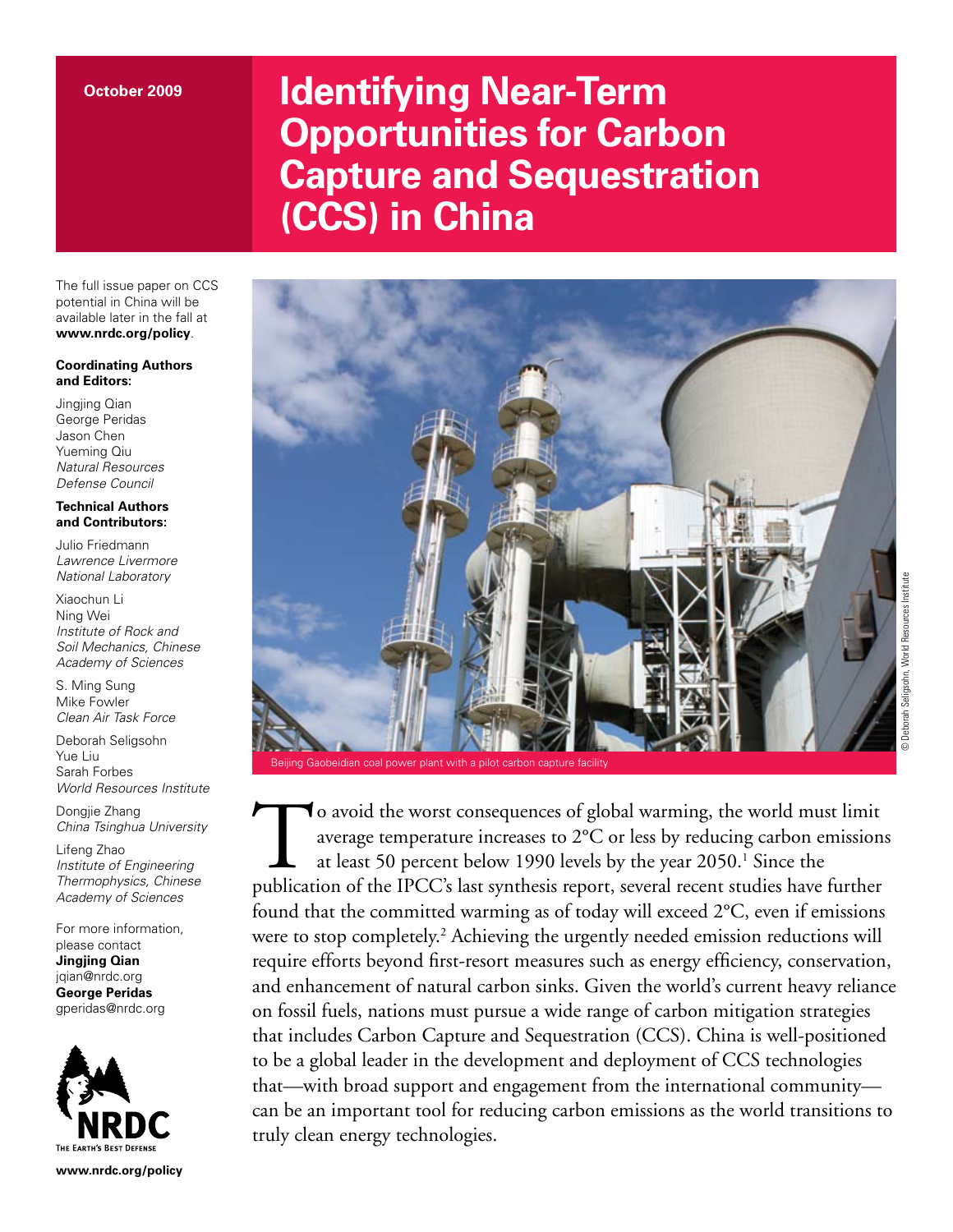# Identifying Near-Term Opportunities for Carbon Capture and Sequestration (CCS) in China

#### **Carbon Capture and Sequestration Can Help Reduce Carbon Emissions Significantly**

All three components of CCS technology—capture, transport, and sequestration—are commercially mature, but very few integrated large-scale projects are in operation today. Sequestering highpurity  $\mathrm{CO}_\mathrm{2}$  waste streams from certain industrial facilities presents low-hanging fruit opportunities for CCS demonstration at low cost. For the technology to contribute meaningfully to emission reductions, integrated commercial projects are urgently needed to gain operational experience and drive down costs. CCS can be applied to a variety of carbon emission sources and fuels, including biomass (where net emissions could be negative), but by far the biggest need for CCS lies with coal-fired power generation. In total, CCS is estimated to be capable of contributing 15 to 55 percent of worldwide cumulative carbon emission reductions through 2100.<sup>3</sup>

| Table 1: Summary of China's Potential CO <sub>2</sub> Storage<br>Capacity (by type of storage option) <sup>4</sup> |                                                   |                                                      |                                                      |                                                  |  |  |
|--------------------------------------------------------------------------------------------------------------------|---------------------------------------------------|------------------------------------------------------|------------------------------------------------------|--------------------------------------------------|--|--|
|                                                                                                                    | Deep saline<br>formations<br>(MtCO <sub>2</sub> ) | Oil fields by<br>proved OOIP<br>(MtCO <sub>2</sub> ) | Gas fields by<br>proved OGIP<br>(MtCO <sub>2</sub> ) | Unmineable<br>coal seams<br>(MtCO <sub>2</sub> ) |  |  |
| Onshore                                                                                                            | 2,288,000                                         | 4.600                                                | 4.280                                                | 12,000                                           |  |  |
| Total                                                                                                              | 3,066,000                                         | 4.800                                                | 5.180                                                | 12,000                                           |  |  |

#### **China Can Benefit from Large-Scale CCS Deployment**

CCS is of particular importance for China. Although the country has made significant strides to reduce its reliance on coal by expanding capacities in hydro, wind, solar, and nuclear power, it still meets 70 percent of its energy needs from coal. By 2020, China is projected to have four times the hydropower capacity and double the wind- and solar-power capacity of the United States, but these sources will still remain small in comparison to coal consumption.<sup>5</sup> Even under the most aggressive policy scenario—assuming concerted action that includes restricting the development of energy-intensive industries, implementing taxation policies to encourage energy efficiency and conservation, maintaining strong government support for renewable and nuclear energy development, and achieving high efficiency standards in industrial production coal will continue to meet nearly half of China's energy demand through 2030 and a significant portion for the foreseeable future.<sup>6</sup>

Fortunately, China is well-suited for widespread adoption of CCS. Costs for carbon capture are likely to be lower than in Western countries due to lower fuel, material, and labor costs.<sup>7</sup> Also, China's geology and the location of large  $\mathrm{CO}_2$  point sources relative to potential geologic sinks mostly match well. Initial assessments performed and published jointly by report authors Li and Wei of the Chinese Institute of Rock and Soil Mechanics (IRSM) with the Pacific Northwest National Laboratory (PNNL) suggest that theoretically China has sufficient deep saline formations to sequester up to 3,066  $\rm GtCO_2$ —more than 450 times China's total  $\rm CO_{2}$  emissions in 2005 (see Table 1).<sup>8</sup> There are 1,623 large point sources in China, each emitting more than 100,000 tCO<sub>2</sub> per year.9 More than half of those large point sources are located directly above a potential geologic sink, and more than 80 percent are within 80 kilometers from such a site (see Table 2).10

#### **Relatively Low-Cost CCS Opportunities Exist in China**

Many existing high-purity  $\mathrm{CO}_2$  sources in China could be sequestered at much lower costs than that of a typical power plant CCS application. There are at least 130 Mt per year of such emissions from 185 large-scale ammonia, hydrogen, and ethylene oxide production facilities.<sup>11</sup> According to the same joint IRSM-PNNL research, three-quarters of those high-purity  $\mathrm{CO}_\mathrm{2}$  streams are situated within 80 km of a suitable sink (see Table 2). High-purity  $\mathrm{CO}_2$  streams could total as high as 208 Mt per year in China once all planned ammonia, methanol, and liquid hydrocarbon production facilities come online.12 The cost of CCS for several of these sources can be in the region of \$10 to 20 per tCO<sub>2</sub>, lower than typical estimates for CCS power plants.13

In addition, China's geology offers significant  $\mathrm{CO}_\textit{2}$ -enhanced oil recovery (EOR) and enhanced gas recovery (EGR) opportunities. Two-fifths of the large point sources are located within 80 km of an oil or gas field, and these fields can store nearly 10  $\mathrm{GtCO}_2$ . EOR and EGR offer carbon sequestraton at reduced net costs due to increased oil and gas production. The estimated incremental oil production by EOR in China's 16 major onshore and 3 offshore oil basins could technically reach up to 7 billion barrels—enough to meet one quarter of China's current annual oil demand for nearly a decade.<sup>14</sup> Combining high concentration  $\mathrm{CO}_2^{}$  sources with EOR/ EGR may offer the most promising near-term CCS opportunities.

#### **Promising Opportunities for CCS Pilots in China**

We profile two oil and gas basins in China that show promising EOR/EGR opportunities from using high concentration  $CO<sub>2</sub>$ sources or integrated sequestration of waste gas streams. We also discuss four Integrated Gasification Combined Cycle (IGCC) projects and one direct coal liquefaction project under construction or in planning stage. All of these projects plan to feature CCS (see Figure 1).

## Table 2: Distance of CO<sub>2</sub> Sources from Nearest Storage **Reservoir (by source and reservoir type)15**

|        | All $CO2$<br>Sources | High-Purity CO <sub>2</sub><br>Sources Only | All $CO2$<br>Sources | High-Purity CO <sub>2</sub><br>Sources Only |
|--------|----------------------|---------------------------------------------|----------------------|---------------------------------------------|
|        | All Reservoir Types  |                                             | Oil/Gas Fields Only* |                                             |
| 0 km   | 54%                  | 45%                                         |                      |                                             |
| 80 km  | 83%                  | 75%                                         | 39%                  | 46%                                         |
| 160 km | 91%                  | 92%                                         | 65%                  | 62%                                         |

\* Due to lack of reliable data on oil/gas field boundaries, our analysis modeled oil/gas field reservoirs as points rather than areas. As a result, these figures represent conservative estimates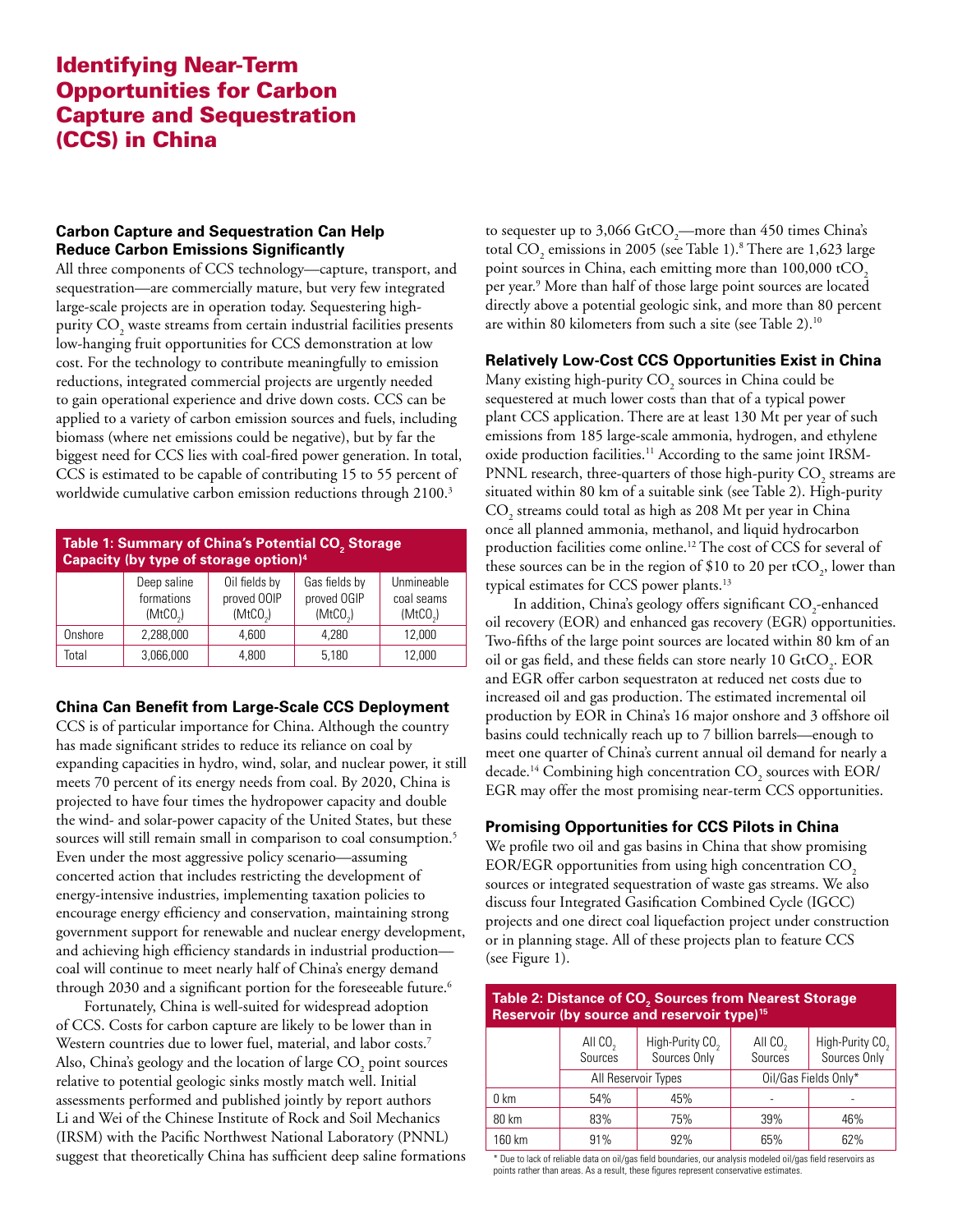

The depleted oil fields in the Jianghan Basin and the Jiangyou depleted gas field in the Sichuan Basin have favorable geology for  $\mathrm{CO}_2^{}$  sequestration. They are also close to several large and/ or inexpensive sources of  $\mathrm{CO}_2$ . The combined benefits of short distance between sources and sinks and the potential EOR/EGR revenues make these areas promising near-term CCS candidates in China.

China's largest coal producer, the Shenhua Group, has a joint U.S.-China project that aims to collect high-purity  $\mathrm{CO}_2^{}$  from a direct coal liquefaction facility in the Ordos Basin of Inner Mongolia and is slated to reach operational status in 2010/11, with an aim to eventually sequester 2.9 Mt of pure  $\mathrm{CO}_2^{}$  per year, most likely in a nearby saline aquifer.

The GreenGen project led by China's largest power producer, the Huaneng Group, will be China's first commercial-scale IGCC facility that includes carbon capture technology. The aim is to capture and sequester 25,000 to 30,000 tCO<sub>2</sub> per year starting in 2012-2013, with a higher target set for 2017. Greengen's 250 MW IGCC plant is currently under construction in the Bohai Basin in Tianjin.

The China Power Investment Corporation has proposed to build an IGCC facility in Langfang (Beijing area) aiming to capture 8 percent of the  $\mathrm{CO}_2$  from the syngas produced by two 488 MWe IGCC units. An oilfield is only one kilometer away from the facility site, making sequestration through EOR a prime possibility for this project. The project is awaiting the government's final approval.

In addition, two other large IGCC projects have been proposed and are seeking government approval, one in Dongguan of Guangdong Province and the other in Lianyungang of Jiangsu

Province. The former, planning for four 200 MW IGCC units, will be situated 100 km from two depleted oil fields. The latter, aiming to eventually build 1200 MW of IGCC capacity, is in a coastal city 200 km north of the Subei oil field. Both projects have expressed interest in combined CCS and EOR.

#### **International Cooperation Around CCS in China is Crucial for Success**

The ample near-term opportunities for CCS in China are ideal for international and domestic firms to collaborate on specific demonstration projects to gain valuable field experience. Such partnerships—inter-governmental, business-to-business, or multistakeholder—could accelerate learning, reduce costs, help develop best practices, and share knowledge and expertise across countries. In particular, international expertise is stronger than that of China in three technical areas: subsurface geological engineering, long-term monitoring and verification, and long-distance  $\mathrm{CO}_2$  transportation infrastructure.<sup>16</sup> Given the United States' extensive  $\mathrm{CO}_2^-$  EOR infrastructure and experience—the world's first  $\mathrm{CO}_2^-$  EOR project was launched in Texas nearly four decades ago—the United States is well-positioned to play a key role in CCS in China.

International collaboration may also take place in joint technology research and development (R&D). China has already begun its own CCS research, notably by Tsinghua University, Zhejiang University, several institutes in the Chinese Academy of Sciences, and research institutes of China National Petroleum Corp and the Huaneng Group. Chinese companies, such as the Huaneng Group and the ENN Group, have developed proprietary coal gasification technologies and are already collaborating with Australia and the United States. International partnerships in R&D with China could help further accelerate global CCS development to the benefit of all parties.

The international community could also provide recommendations to China on developing a regulatory system to ensure the safety and effectiveness of CCS projects. Currently, no explicit CCS regulations exist in China, but more than a dozen different laws and regulations that can affect CCS projects exist and are administered by various government agencies. A clear and regularly updated regulatory framework that addresses energy policy and enforcement issues (e.g., environmental health, safety, and efficacy) in a technologically neutral manner is essential to ensure safe CCS development in China.

In the Chinese context, this regulatory framework will likely consist of a unique mix of regulations and multi-year plans, and will require various ministries and stakeholders to work together. Australia, the European Union, and the United States have experience in addressing many of the regulatory issues China now faces, and the latter two have already launched efforts to share their regulatory experiences with China.17 This is also an area where international NGOs can make substantial contributions.<sup>18</sup> Exchanges between Chinese and international regulators on audits